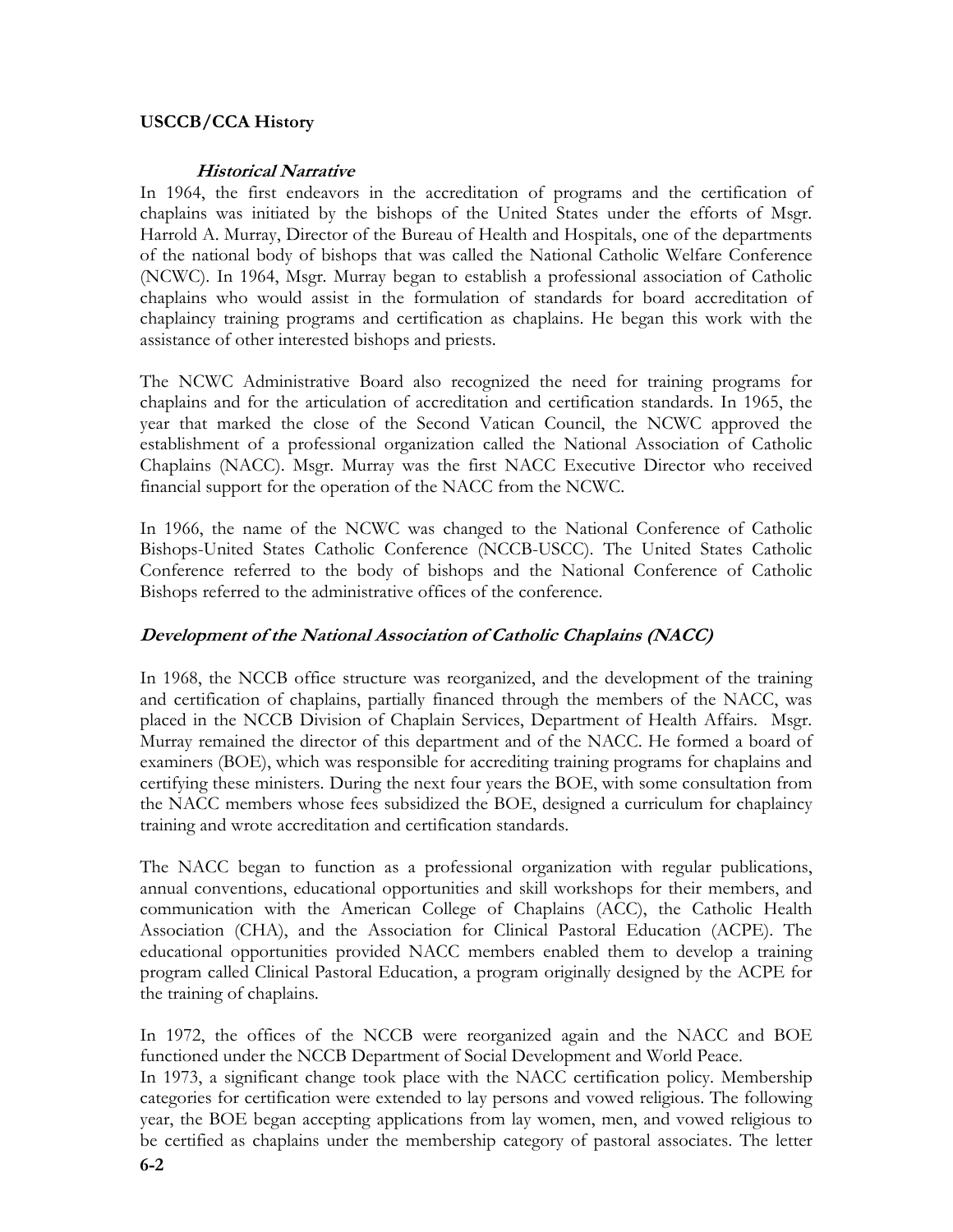from the NCWC President to the NACC Executive Director was clear that the NCCB-USCC approved the certification of all competent and qualified members of the NACC. During the first 10 years of the NACC's existence, its growth and development as a professional organization had great significance for the ministry of chaplaincy. For many years, chaplaincy was viewed as an outpost assignment, an assignment not actively sought after by priests. Over time, chaplaincy became understood as the very special ministry that it is. The chaplains themselves began to see their ministry and contribution to the mission of the Church in a new light.

In 1979, the NCCB Administrative Board informed the NACC that the NACC, as well as other organizations subsidized under the departments of the NCCB, that they would no longer be subsidized under the offices of the NCCB. Staff persons for the organizations of specialized ministers were asked to leave the NCCB headquarters and form separate corporations. As with the NACC, the National Federation for Catholic Youth Ministry (NFCYM) and the National Conference of Catechetical Leadership (NCCL) emerged from this decision and continue to exist today with financial support from their members.

In 1980, the NACC was relocated to an office in St. Francis Seminary, Milwaukee, Wisconsin, and then to a room in the Archbishop Cousins Center, the former archdiocesan minor seminary. Rev. Timothy Toohey was the first NACC Executive Director followed by Sr. Helen Hayes, OSF, and Rev. Joseph Driscoll. As the members of the NACC attempted to work with the BOE, chaplains became more and more invested in their ministerial identity.

In 1982, due to the rising cost of bringing members of the BOE to Washington for meetings, the NCCB Administrative Board decided to transfer costs of staffing the BOE to an agency outside of the NCCB. The NCCB considered the option of withdrawing its endorsement from the certification and accreditation process, in favor of placing this agency within the NACC, but rejected the idea. The NCCB was clear in its decision to continue the endorsement of the bishops for accrediting CPE programs and certifying specialized ministers. The bishops were equally insistent that an accrediting commission be incorporated separately from the NCCB and recognized by the United States Department of Education (USDOE).

# A Time of Transition

The NCCB Associate General Secretary called a transition committee of BOE and NACC members to devise a plan for the eventual formation and function of what would become the USCCB Commission on Certification and Accreditation (USCC/CCA). The USCC/CCA was to be the "official agent of the NCCB for the certification of persons in specialized ministries and accreditation of training programs." This organization would come into being following ratification by the NCCB-USCC. The requirements for recognition by the USDOE played a significant role in determining the function and policies of this newly formed accrediting commission.

The NACC and the BOE tried to work together on the Transition Committee to bring about needed changes in accreditation and certification standards, policies, and procedures. The certified chaplains viewed the certification requirements of the BOE as arbitrary. Since most of the members of the BOE came from the eastern regions of the United States, two-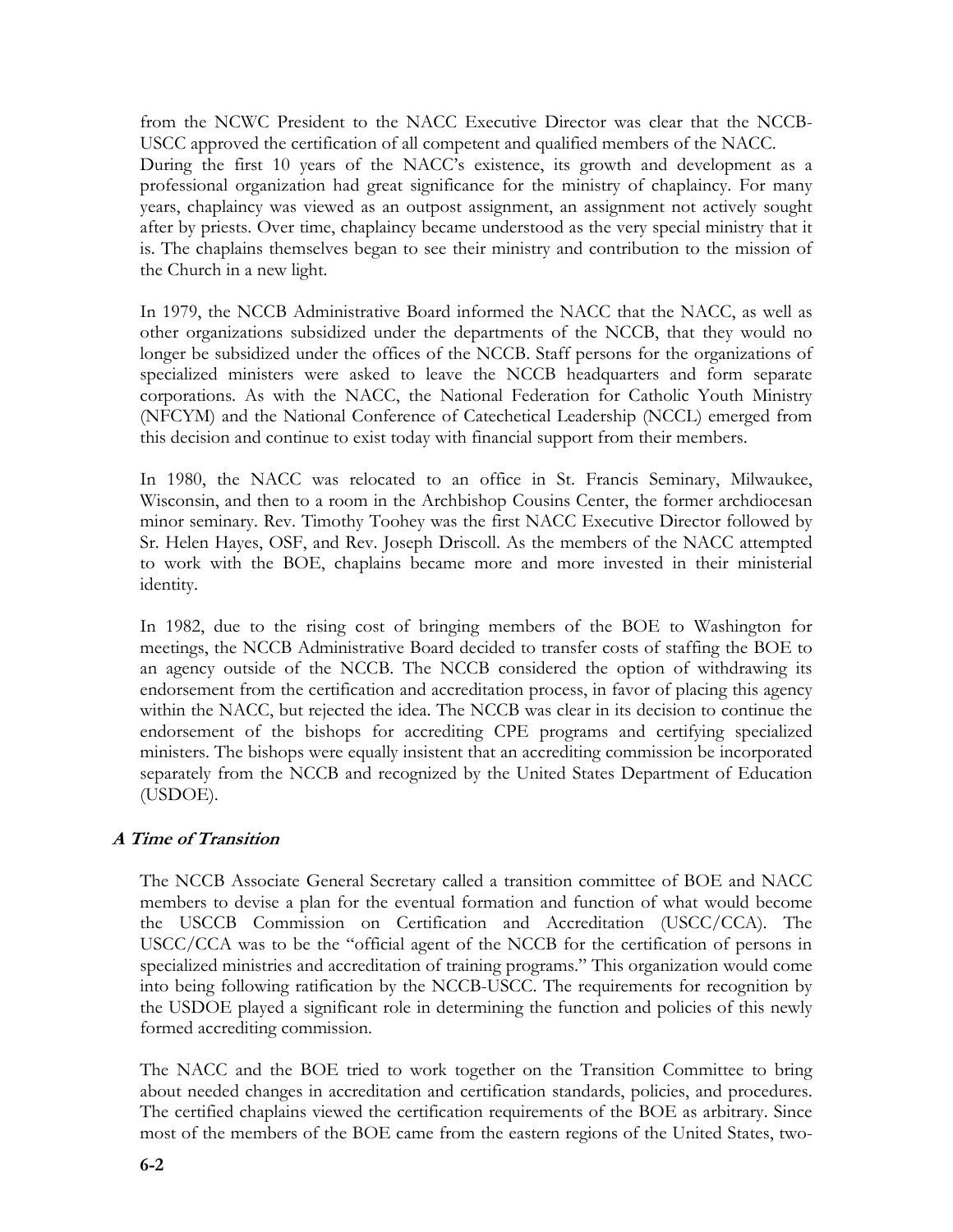thirds of the country was not represented. Examiners with no experience of chaplaincy were considering the credentials of individuals for certification as chaplains. The NACC members were firm in their convictions that they should have the right to define their own certification and accreditation standards and to design certification procedures where discernment could begin with NACC members in geographic regions. They believed that their own certified members were in a better position to understand the competencies needed to be effective chaplains and to design regional processes to discern readiness for certification functions of the USCC/CCA in relation to the bishops and the professional organizations were outlined.

Bishop Thomas J. Murphy, NACC Episcopal Advisor and a member of the NCCB Administrative Board, with skillful facilitation wrought a degree of consensus among the three constituencies regarding the decisions of the conference of Bishop, the USDOE requirements for the USCC/CCA to function as a recognized accrediting agency, and the concerns of the NACC. After many meetings, oftentimes confrontational, the accreditation and certification functions of the USCC/CCA in relation to the bishops and the professional organizations were outlined.

The USCC/CCA would become a permanent commission for the NACC. The USCC would fund the commission annually and would continue to accredit CPE and ministry formation programs and to approve the certification standards and procedures for specialized ministers. Local bishops would endorse candidates to the USCC/CCA Board of Directors for three-year terms renewable once on the board and the NCCB president would appoint them to the board. The president of the USCC would also appoint a bishop liaison as a member of the USCC board of directors. The NACC would determine certification standards for the certification of chaplains and submit them to the USCC/CCA for approval and professional organizations would submit certification standards for their area of specialized ministry to the USCC/CCA for approval. Other organizations that wished to submit certification standards for by arch/dioceses would also submit certification standards and procedures for approval by the USCC/CCA. Candidates for certification by organizations would obtain endorsement from their local bishops before certification.

# Development of the United States Conference of Catholic Bishops Commission on Certification and Accreditation

In 2001, the NCCB/USCC changed its name to the United States Conference of Catholic Bishops (USCC), and the name of the USCC/CCA was changed to the United States Conference of Catholic Bishops Commission on Certification and Accreditation (USCCB/CCA).

The USCCB/CCA incorporated as a not for profit organization in the state of Missouri in 1983. The operations of the USCCB/CCA took place within an office partitioned off from the printing department in the lower level of the Catholic Health Association (CHA) building in St. Louis, Missouri.

In 1987, the USDOE recognized the USCC/CCA as an accrediting agency. When legislation in 1995 made accrediting agencies gatekeepers of federal funds granted students, the USCCB/CCA no longer met the USDOE's regulations for recognition since students in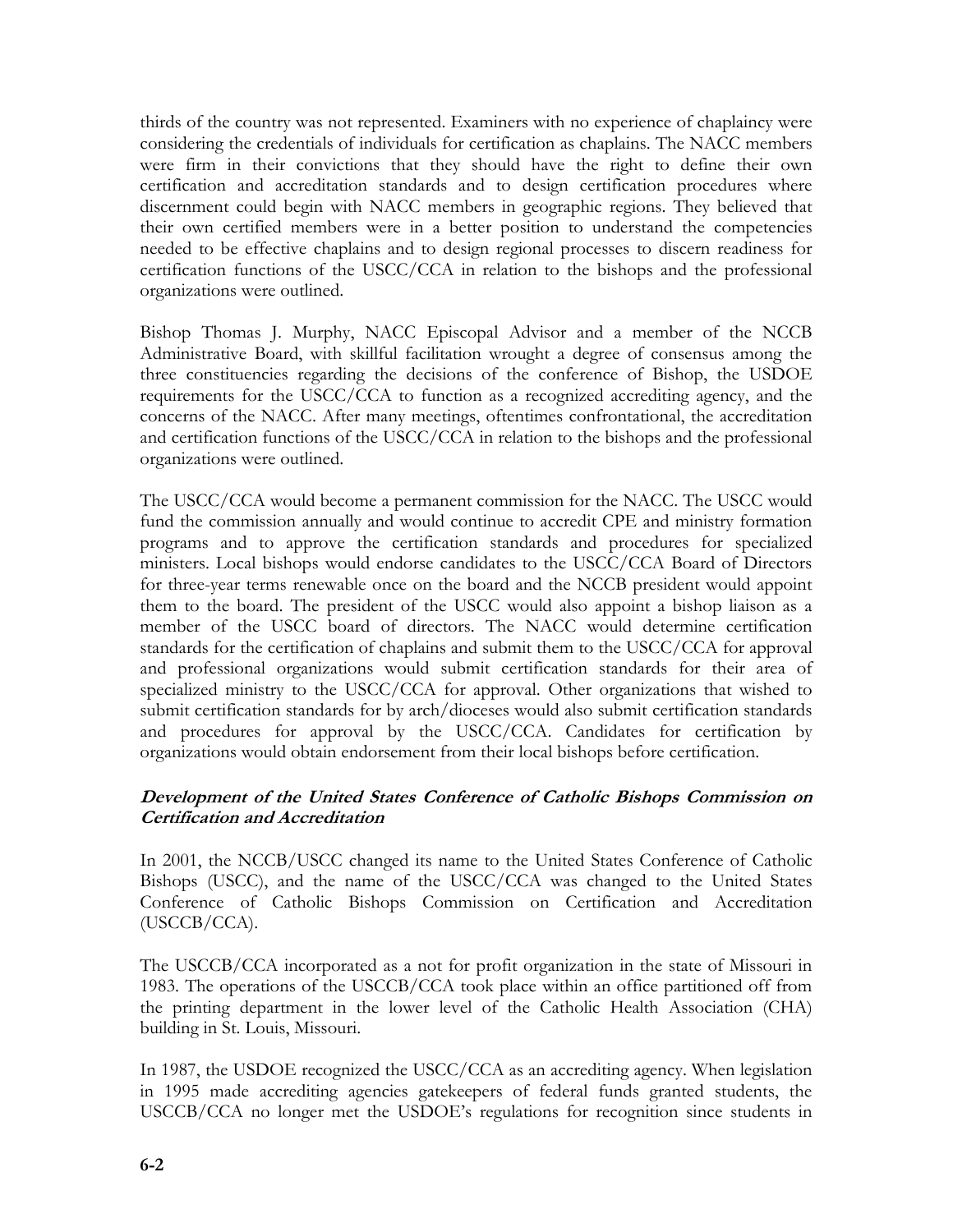USCCB/CCA-accredited programs do not request money directly from the government for their formation and training.

With all of the changes in the structure of the USCCB offices and the changing functions of the NACC and BOE, precedents were established for the relationship of the USCCB/CCA and future professional organizations of specialized ministers. Groups of specialized ministers would organize or reorganize into professional organizations that would qualify for a listing in The National Catholic Directory. Organizations such as the National Association for Lay Ministry (NALM) came into being as new specializations for lay ecclesial ministers developed in the Church. The Conference of Bishops gave a board of reviewers for accreditation, first the BOE and now the current USCCB/CCA, the mandate to grant accreditation to formation programs and to approve certification standards and procedures for specialized ministers.

This fairly brief and factual recounting of the development that took place from the BOE and the NACC to the birth of the USCCB/CCA is not to minimize or discount the painful aspects of their relationships. Letters, memorandums, reports, and articles in the NACC newsletter, the *Camillian*, testify to the many frustrating attempts to communicate values, to arrive at acceptable agreements, and to reach an understanding when proposals were not accepted. As was true of previous structural changes, financial realities were a factor for the change. Always, however, the underlying issues of the discussions and debates were the concern for quality pastoral care and the recognition that theological education, skill development for ministry to the sick, and professionalism were demanded of certified chaplains.

# USCCB/CCA Board of Directors

To date, 45 members of the laity, religious, priests, and bishops have been appointed to the USCCB/CCA Board of Directors from every region on the United States. Candidates are nominated to the board by those affiliated with the USCCB/CCA. Board members are selected for their ability to contribute to the ministry of the USCCB/CCA in the accreditation of ministry formation programs and the approval of certification standards and procedures for specialized ministries.

# Mission of the USCCB/CCA

The mission of the USCCB/CCA is derived from the mandate found in the report that the Most Rev. Thomas J. Murphy presented to the bishops: "The USCC Commission on Certification and Accreditation will be the official agent of the USCC for certification of persons in specialized ministries and accreditation of raining programs." The Most Rev. James W. Malone, then USCCB President, following Bishop Murphy's report to the Conference, published the following endorsement: "The USCC Commission on Certification and Accreditation is an expression of the concern that the Catholic Bishops of the United States have for people whose circumstances require special spiritual care. By maintaining and developing the quality of Catholic pastoral education, it has guaranteed to the Church ministers who may serve God's people with competence and mature faith. The United States Catholic Conference is happy to support the Commission's effort to provide such ministers with recognized training and approbation."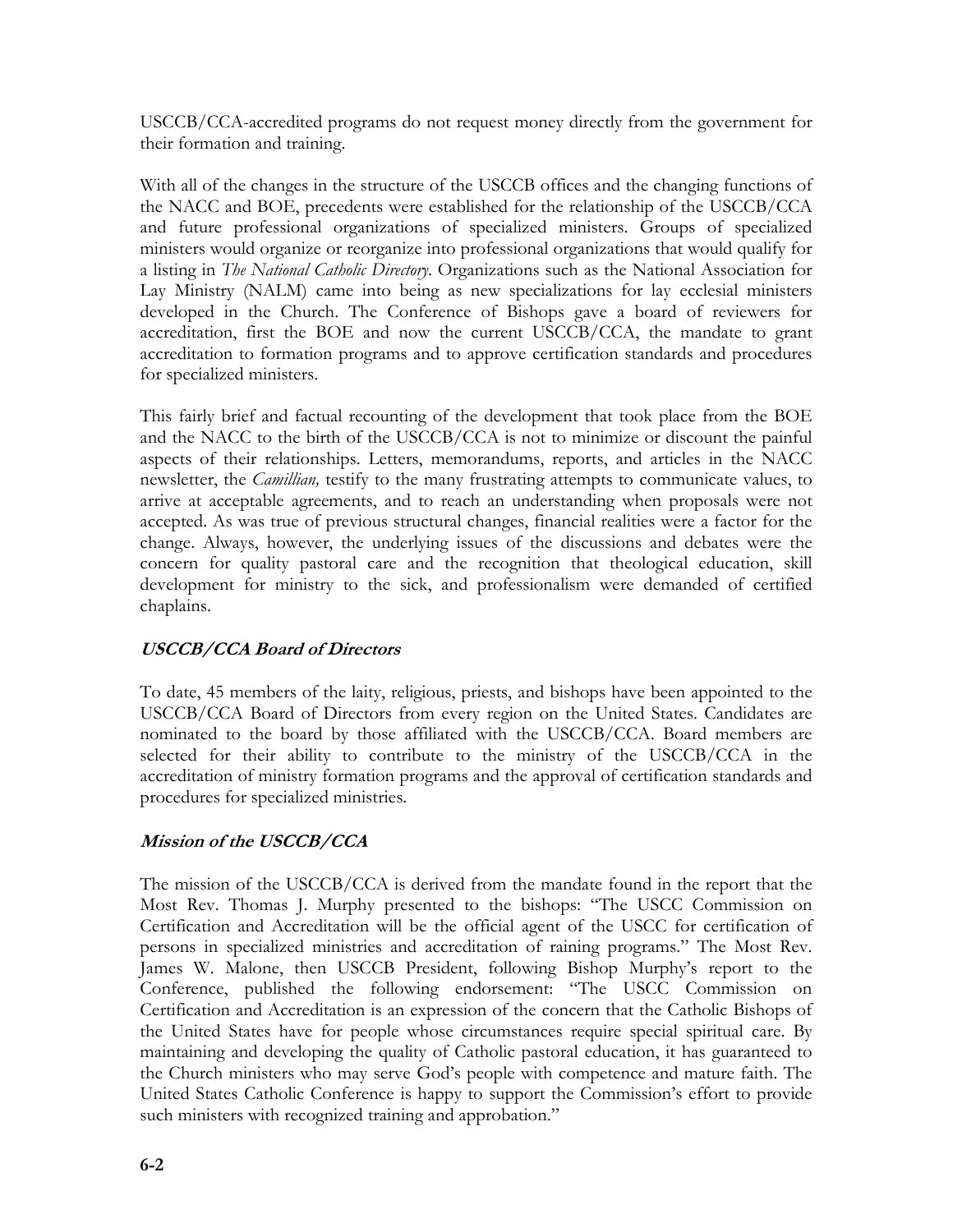# USCCB Bishop Liaisons with the USCCB/CCA

From the beginning of the USCCB/CCA, the USCCB president has appoint bishop liaisons as equal members on the USCCB/CCA Board of Directors. Bishops who have served as liaisons with the conference are the following: Most Rev. Adam Maida; Most Rev. John J. Leibrecht; Most Rev. Edward T. Hughes; Most Rev. Gerald A. Gettelfinger; Most Rev. George V. Murry, SJ; Most Rev. Allen Vigneron; and Most Rev. John M. Quinn.

#### Accrediting Ministry Formation and Clinical Pastoral Education Programs

From the time of its formation through July 2004, the USCCB/CCA has appointed 354 accreditation site reviewers, some of whom have reviewed more than a dozen programs, in reviewing the clinical pastoral education and ministry formation programs sponsored by arch/dioceses, health care institutions, seminary institutes, and universities. To date, the USCCB/CCA has sponsored 130 site reviews and has collaborated with the Association for Clinical Pastoral Education (ACPE) in the review of jointly accredited CPE programs. The USCCB/CCA publishes the names of accredited programs in an annual directory.

#### Approving Certification Standards and Procedures for Ecclesial Ministers

The USCCB/CCA approves the certification standards and procedures submitted by professional organizations of ecclesial ministers. The board first approved standards for the NACC in 1984, the Apostleship of the Sea in 1986, the National Conference of Veterans Affairs Catholic Chaplains in 1987, the American Catholic Correctional Chaplains Association in 1989, the National Federation for Catholic Youth Ministry in 1990, the Catholic Campus Ministry Association in 1992, the National Catholic Conference of Airport Chaplains in 1994, the National Association for Lay Ministry in 1994, and the National Conference of Catechetical Leadership in 1996. Certification standards are revised and reviewed by the USCCB/CCA every seven years. The NACC program standards are incorporated into the USCCB/CCA accreditation standards and used for the review of clinical pastoral education programs.

After USCCB approval to hire a Director of Certification in 2002, the work of assisting arch/diocesan office directors and the Minnesota State Catholic Conference with the preparation of certification standards and procedures has increased. The following have had their certification standards and procedures approved: the Archdiocese of Cincinnati Office of Youth and Young Adult Ministry to certify youth ministry leaders and advanced youth ministry leaders; three offices of the Archdiocese of Detroit: the Office for Faith Formation/Catechetics to certify directors of religious education, the Office for Youth Ministry to certify directors of youth ministry, the Office for Pastoral Ministries to certify pastoral ministers; three offices of the Diocese of Lansing: the Office of Catechesis to certify parish catechetical leaders, the Office of Youth Ministry to certify coordinators of youth ministry, and the Office for Lay Ecclesial Ministry to certify pastoral associates/ministers and pastoral coordinators; the Diocese of Rockville Centre Office of Youth and Young Adult Ministry to certify coordinators of youth ministry; and two offices of the Archdiocese of Galveston-Houston: the Office of Continuing Christian Education to certify parish catechetical leaders and the Office of Youth Ministry to certify youth ministry leaders.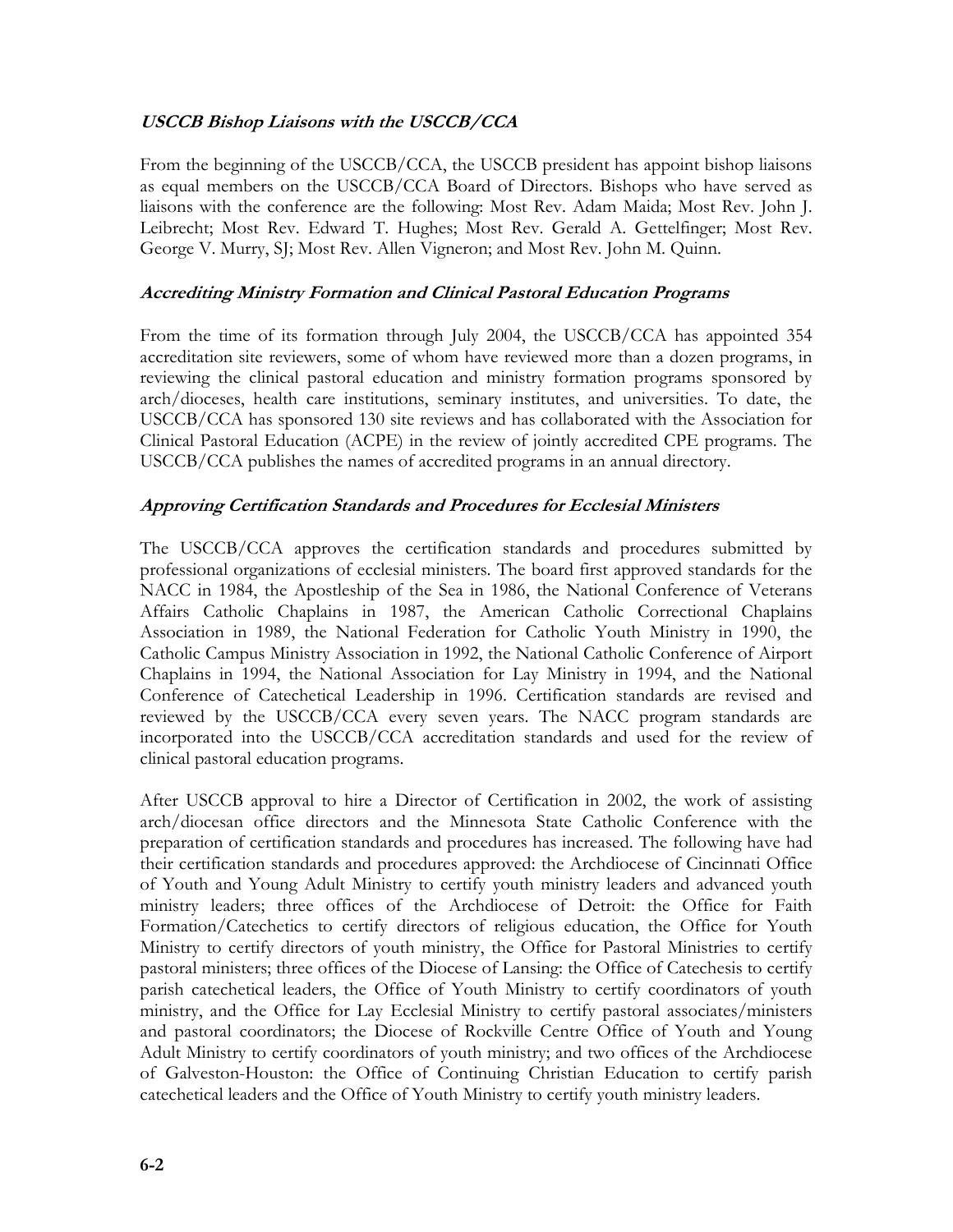## Collaborative Efforts in Formulating Certification Standards

In 1996, the National Association for Lay Ministry (NALM), the National Conference of Catechetical Leadership (NCCL), and the National Federation for Catholic Youth Ministry (NFCYM) pledged to collaborate on further articulating competency-based certification standards for lay ecclesial ministers by writing certification standards that would be common to all three organizations. Representatives and certification chairs of the three organizations have been meeting annually to develop projects helpful for those responsible for the certification of ecclesial ministers. They were joined by representatives from the NACC and the Education Committee for the Permanent Diaconate. In 2003, the USCCB/CCA Board of Directors approved the certification standards submitted by NALM, NCCL, and NFCYM for catechetical, pastoral, and youth ministry leaders. In 2004, these organizations published a document of the approved standards entitled the National Certification Standards for Lay Ecclesial Ministers.

The USCCB approves the certification standards and procedures submitted by arch/diocesan offices and a state Catholic Conference. In 2004, the board approved the certification standards and procedures for catechetical and youth ministry leaders using these standards to describe compliance with the USCCB/CCA certification standards submitted by the Minnesota Catholic Education Association (MCEA). The work of the MCEA represented the Arch/Dioceses of Crookston, Duluth, New Ulm, St. Cloud, St. Paul/Minneapolis, and Winona.

## Collaboration with the USCCB Office of Education

In 2001, Sr. Glenn Anne McPhee, OP, USCCB Secretary of Education, facilitated a review by the USCCB Committee on Education of the revised USCCB/CCA Accreditation Handbook for Clinical Pastoral Education Programs, the Accreditation Handbook for Ministry Formation Programs, and the Resources for Ministry Formation Program Directors Preparing for Accreditation. In 2003, the USCCB/CCA published these handbooks incorporating the suggestions of the Committee on Education. Currently, the USCCB/CCA is revising the USCCB/CCA Certification Handbook into individual certification handbooks for specialized ministers and submitted them also to the USCCB Office of Education.

## Staff of the USCCB/CCA

The first USCCB/CCA Executive Director, Sr. Anita Lapeyre, RSCJ, moved accreditation files from the NCCB office in Washington, D.C., to St. Louis, Missouri, where space for the office was allocated in the basement of the Catholic Health Association headquarters next to the print shop. Sr. Katherine Gray, SNJM, was hired by the board as the second executive director who worked in this office with part-time secretarial services from the Kelly Secretarial Service. In 1991, the board hired Dr. Kay Sheskaitis, IHM, as Executive Director, to continue to facilitate the work of the USCCB/CCA, with part-time secretarial assistance. With additional funding from the USCCB, a full-time Director of Certification was hired in the fall of 2002, Jean Marie Weber.

Two part-time office staff persons assist the directors in the work of the board and office. Lilia Vega is the office bookkeeper and Christine Frymark is the office secretary.